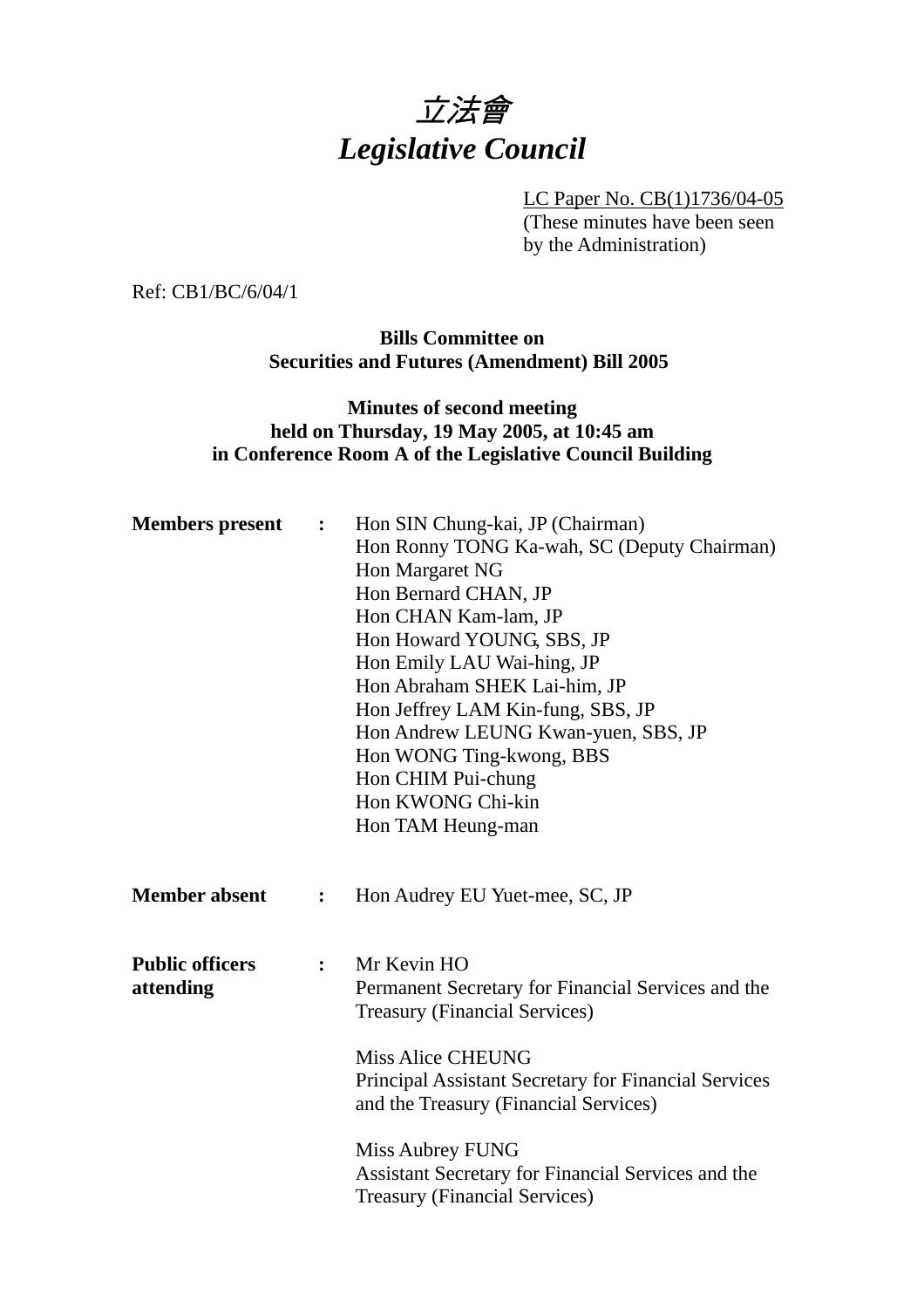Mr W L CHEUNG Senior Government Counsel Department of Justice

 **invitation** 

Attendance by : Securities and Futures Commission

Mr Andrew L T SHENG Chairman

Miss Doris PAK Commission Secretary

Hong Kong Stockbrokers Association Limited

Mr Henry CHAN Chairman

Mr Anthony ESPINA Vice Chairman

The Institute of Securities Dealers Limited

Mr Kenneth LAM Vice Chairman

Hong Kong Securities & Futures Industry Staff Union

Mr WONG Kwok-on Chairman

Mr Roger LEUNG Sung-yeung Vice Chairman

Hong Kong Society of Financial Analysts Limited

Mr James SOUTAR **Director** 

Mr Richard MAK **Director** 

Individuals

Mr David M WEBB Editor Webb-site.com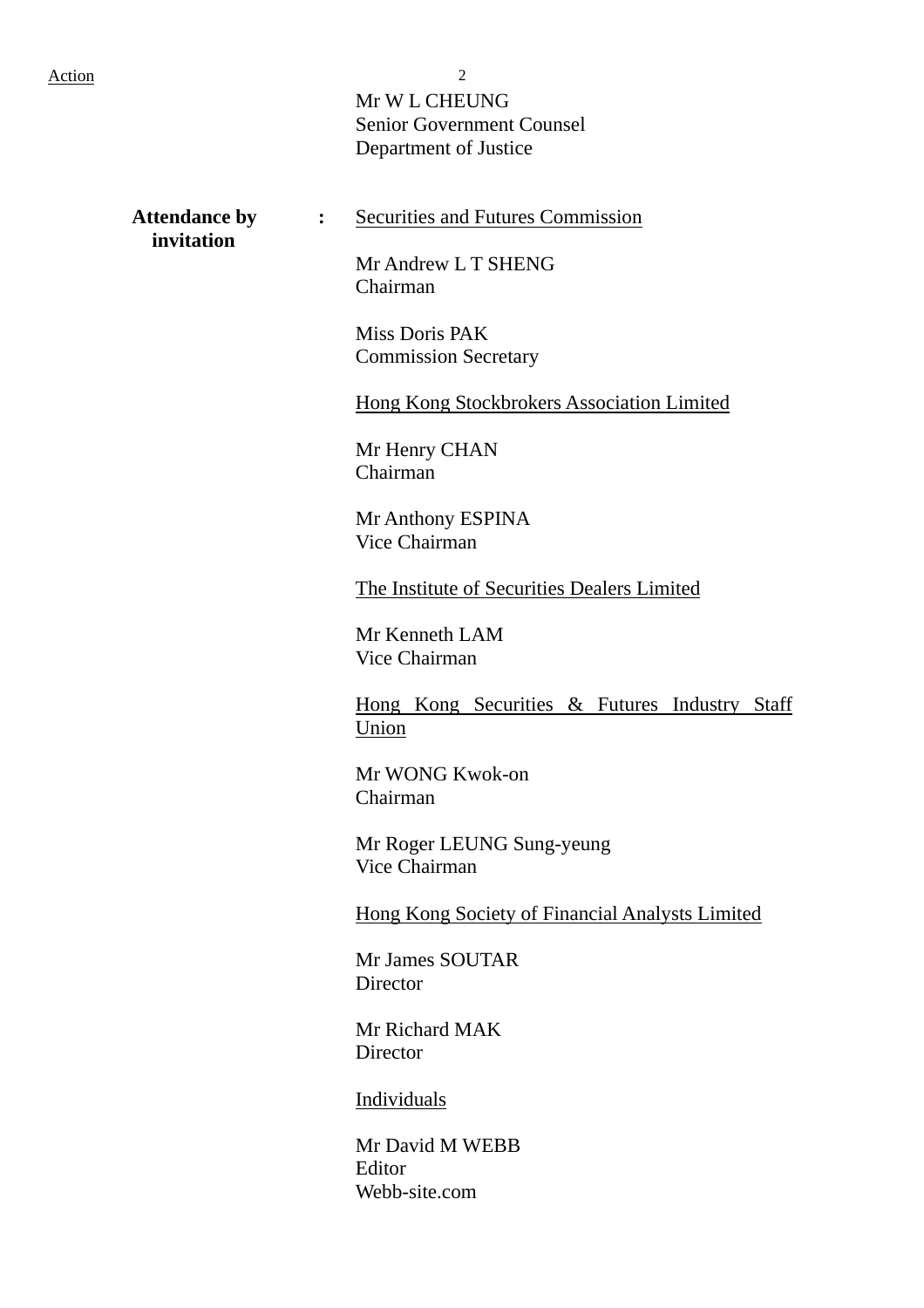#### Mr Ermanno PASCUTTO

| <b>Clerk in attendance :</b>                | Miss Polly YEUNG<br>Chief Council Secretary (1)3 |
|---------------------------------------------|--------------------------------------------------|
| <b>Staff in attendance : Mr KAU Kin-wah</b> | Assistant Legal Adviser 6                        |

Ms Rosalind MA Senior Council Secretary (1)8

Action

# **I** Confirmation of minutes and matters arising<br>(LC Paper No. CB(1)1536/04-05 - Minutes

-Minutes of meeting held on 22 April 2005)

The minutes of the meeting held on 22 April 2005 were confirmed.

#### **II Meeting with deputations and the Administration**

Submissions from attending deputations/individuals

| $(LC$ Paper No. $CB(1)547/04-05(04)$ - Securities and<br><b>Futures</b> |
|-------------------------------------------------------------------------|
| Commission                                                              |
| LC Paper No. $CB(1)547/04-05(06)$ -<br>Hong Kong Securities $\&$        |
| <b>Futures Industry Staff Union</b><br>LC Paper No.                     |
|                                                                         |
| LC Paper No. $CB(1)547/04-05(08)$ -<br>Hong Kong Stockbrokers           |
| <b>Association Limited</b>                                              |
| LC Paper No. $CB(1)547/04-05(07)$ - The Hong Kong Society of            |
| and LC Paper No. Financial Analysts Limited                             |
|                                                                         |
| LC Paper No. $CB(1)547/04-05(16)$ - Mr David M WEBB                     |
| LC Paper No. CB(1)1590/04-05(01) - Mr Ermanno PASCUTTO                  |
|                                                                         |
|                                                                         |

Submission from party not attending the meeting

| LC Paper No. $CB(1)1537/04-05(03)$ - The Law Society of Hong |  |            |                      |  |
|--------------------------------------------------------------|--|------------|----------------------|--|
|                                                              |  |            | Kong (Securities Law |  |
|                                                              |  | Committee) |                      |  |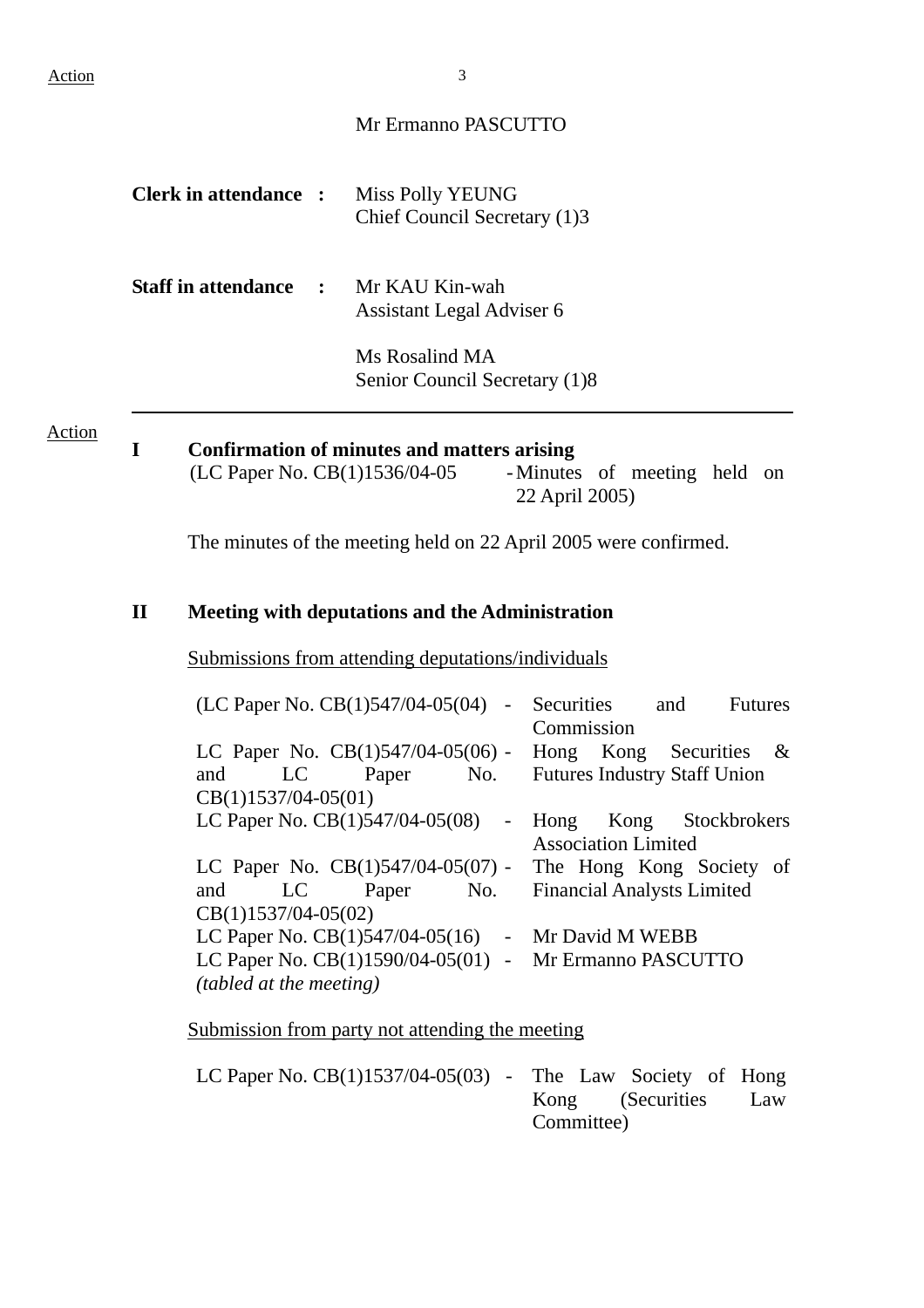| <b>Meeting with the Administration</b> |                                                                                                                              |
|----------------------------------------|------------------------------------------------------------------------------------------------------------------------------|
| LC Paper No. CB(1)1537/04-05(04)       | - Administration's response<br>to<br>the issues raised at the meeting<br>on 22 April 2005                                    |
| LC Paper No. $CB(1)1537/04-05(05)$     | - Administration's response<br>to<br>the written submissions                                                                 |
| LC Paper No. CB(1)880/04-05(08)        | - Administration's response<br>to<br>issues raised in the written<br>submissions to the Panel on<br><b>Financial Affairs</b> |
| LC Paper No. $CB(1)1344/04-05(01)$     | - Marked-up copy of the Bill<br>prepared by the Legal Service<br><b>Division</b>                                             |
| LC Paper No. CB(3)439/04-05            | - The Bill                                                                                                                   |
| SUB12/2/1(2005)Pt.5                    | - The Legislative Council Brief<br>issued by the Financial<br>Services and the<br>Treasury<br><b>Bureau</b>                  |
| LC Paper No. $LS43/04-05$              | - The Legal Service Division<br>Report on the Bill                                                                           |
| LC Paper No. CB(1)1343/04-05           | - Background brief on Securities<br>and Futures (Amendment) Bill<br>2005 prepared<br>by<br>the<br>Secretariat)               |

2. The Bills Committee deliberated (Index of proceedings attached at Appendix).

Issues which required follow-up actions by the Administration

- 3. The Administration was requested to take the following actions:
	- (a) To provide a comprehensive response to the issues and concerns raised by members and deputations on the appropriateness or otherwise and the implementation details of the splitting proposal.
	- (b) To provide information on how each of the non-delegable functions of the Securities and Futures Commission (SFC) stipulated in Part 2 of Schedule 2 to the Securities and Futures Ordinance (SFO) (Cap. 571) would be discharged under the splitting proposal, if implemented.

(*Post-meeting note* : The English version of the information paper provided by the Administration in respect of the requests in paragraph 3 above was circulated to members vide LC Paper No. CB(1)1651/04-05(01) on 27 May 2005).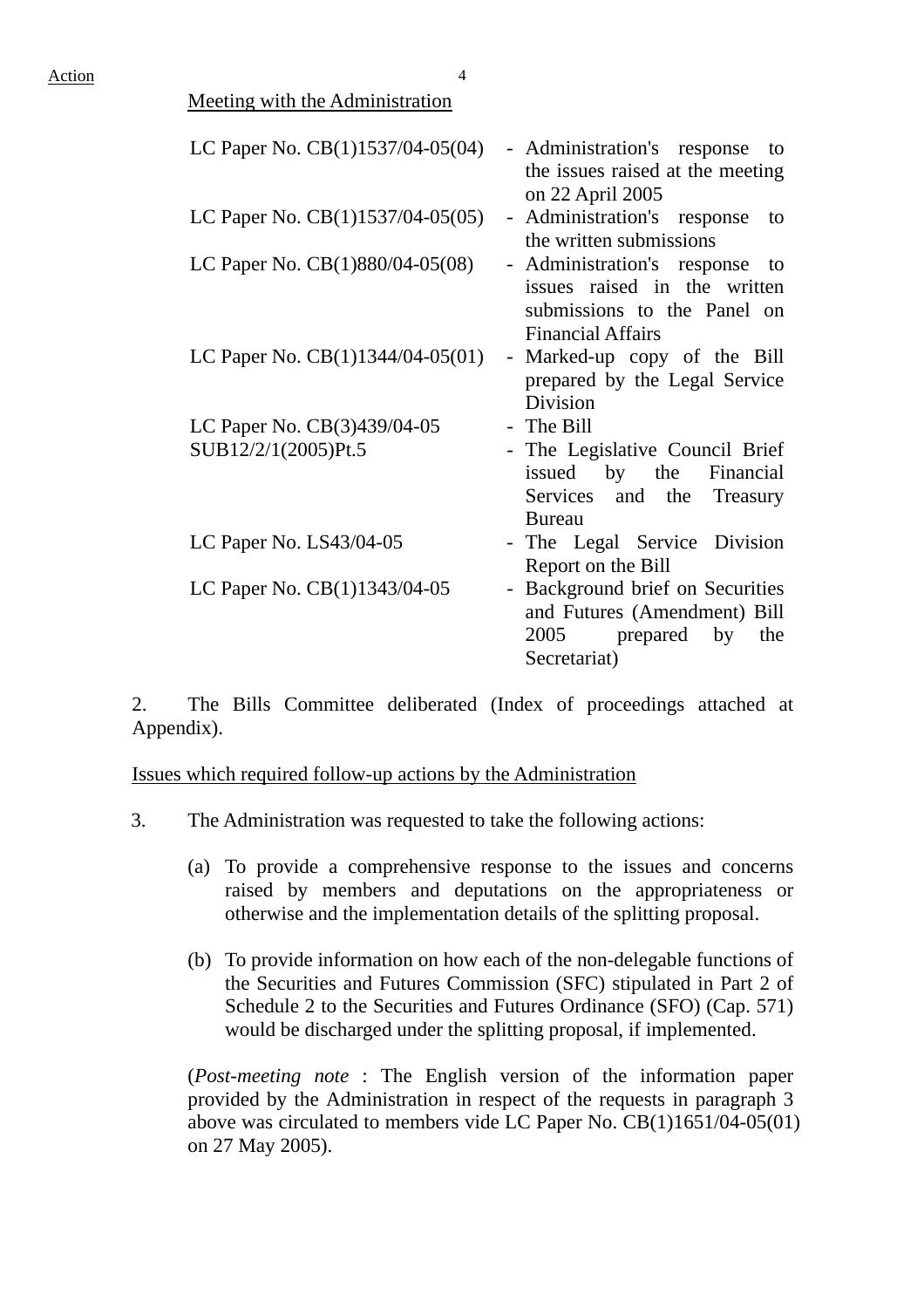### Consultation with the International Organization for Securities Commissions (IOSCO)

4. Noting SFC's concern about the impact of having a non-executive Chairman of SFC on Hong Kong's standing in the IOSCO Technical Committee, members agreed to SFC's suggestion that the Bills Committee would consult the Chairman of the Executive Committee of IOSCO and the Deputy Chairman of the Technical Committee of IOSCO for an independent assessment in this regard. The Secretariat would write to IOSCO accordingly.

(*Post-meeting note*: On behalf of the Bills Committee, the Clerk had written to consult the Chairman of the Executive Committee of IOSCO and the Deputy Chairman of the Technical Committee of IOSCO on 20 May 2005 as agreed in paragraph 4 above. The replies dated 31 May 2005 from the two parties, together with the letters from the Clerk, were circulated to members vide LC Paper No. CB(1)1699/04-05 on 2 June 2005.)

## Arrangements for the next meeting

5. Members agreed that the Administration should be requested to provide its response to the issues raised at this meeting at the next Bills Committee meeting scheduled for Monday, 30 May 2005 at 8:30 am. Members also agreed that the attending deputations/individuals would be invited to attend the next meeting if they so wished.

(*Post-meeting note*: Invitation letters were sent to the deputations/individuals on 19 May 2005)

## **III Any other business**

6. There being no other business, the meeting ended at 12:45 pm.

Council Business Division 1 Legislative Council Secretariat 8 June 2005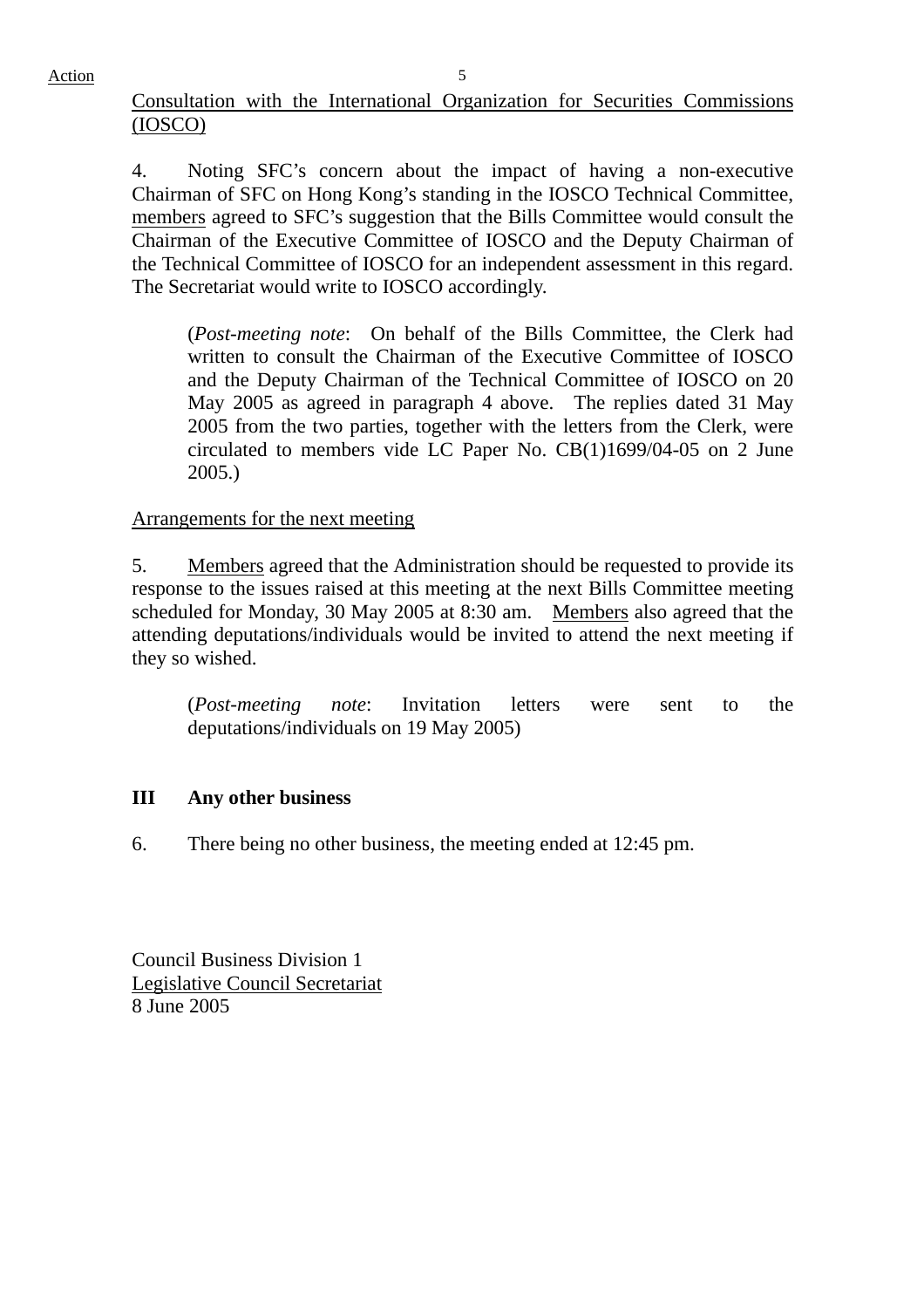#### **Proceedings of the second meeting of the Bills Committee on Securities and Futures (Amendment) Bill 2005 on Thursday, 19 May 2005, at 10:45 am in Conference Room A of the Legislative Council Building**

| <b>Time</b><br><b>Marker</b> | <b>Speaker</b>                                                                                                | Subject(s)                                                                                                                                                                                                                               | <b>Action</b><br><b>Required</b> |
|------------------------------|---------------------------------------------------------------------------------------------------------------|------------------------------------------------------------------------------------------------------------------------------------------------------------------------------------------------------------------------------------------|----------------------------------|
| 000000-000248                | Chairman                                                                                                      | (a) Confirmation of minutes                                                                                                                                                                                                              |                                  |
|                              |                                                                                                               | (b) Welcoming<br>and<br>introductory<br>remarks                                                                                                                                                                                          |                                  |
|                              |                                                                                                               | (c) Deputations' presentations and<br>submissions were not covered by<br>the protection and the immunity<br>under the Legislative Council<br>(Powers)<br>and<br>Privileges)<br>Ordinance (Cap 382)                                       |                                  |
| $000249 - 001112$            | Securities and Futures Presentation of views<br>Commission (SFC)                                              |                                                                                                                                                                                                                                          |                                  |
| $001113 - 001630$            | Hong<br><b>Stockbrokers</b><br>Association<br>Limited<br>(HKSA)                                               | Kong Presentation of views                                                                                                                                                                                                               |                                  |
| $001631 - 001741$            | The<br>Institute<br>Securities<br>Dealers<br>Limited (ISD)                                                    | of Presentation of views                                                                                                                                                                                                                 |                                  |
| 001742-002258                | Hong Kong Securities   Presentation of views<br>$&$ Futures<br>Industry<br><b>Staff</b><br>Union<br>(HKSFISU) |                                                                                                                                                                                                                                          |                                  |
| $002259 - 002841$            | Hong Kong Society   Presentation of views<br>of Financial Analysts<br>Limited (HKSFA)                         |                                                                                                                                                                                                                                          |                                  |
| $002842 - 003313$            | Mr David WEBB                                                                                                 | Presentation of views                                                                                                                                                                                                                    |                                  |
| $003314 - 004123$            | Mr<br>Ermanno<br><b>PASCUTTO</b>                                                                              | Presentation of views                                                                                                                                                                                                                    |                                  |
| $004123 - 004356$            | Administration                                                                                                | Brief response by the Administration<br>that the splitting proposal was one of<br>measures to<br>the<br>enhance<br>the<br>governance of SFC as a regulator to<br>meet the challenges of the future.<br>The Administration recognized the |                                  |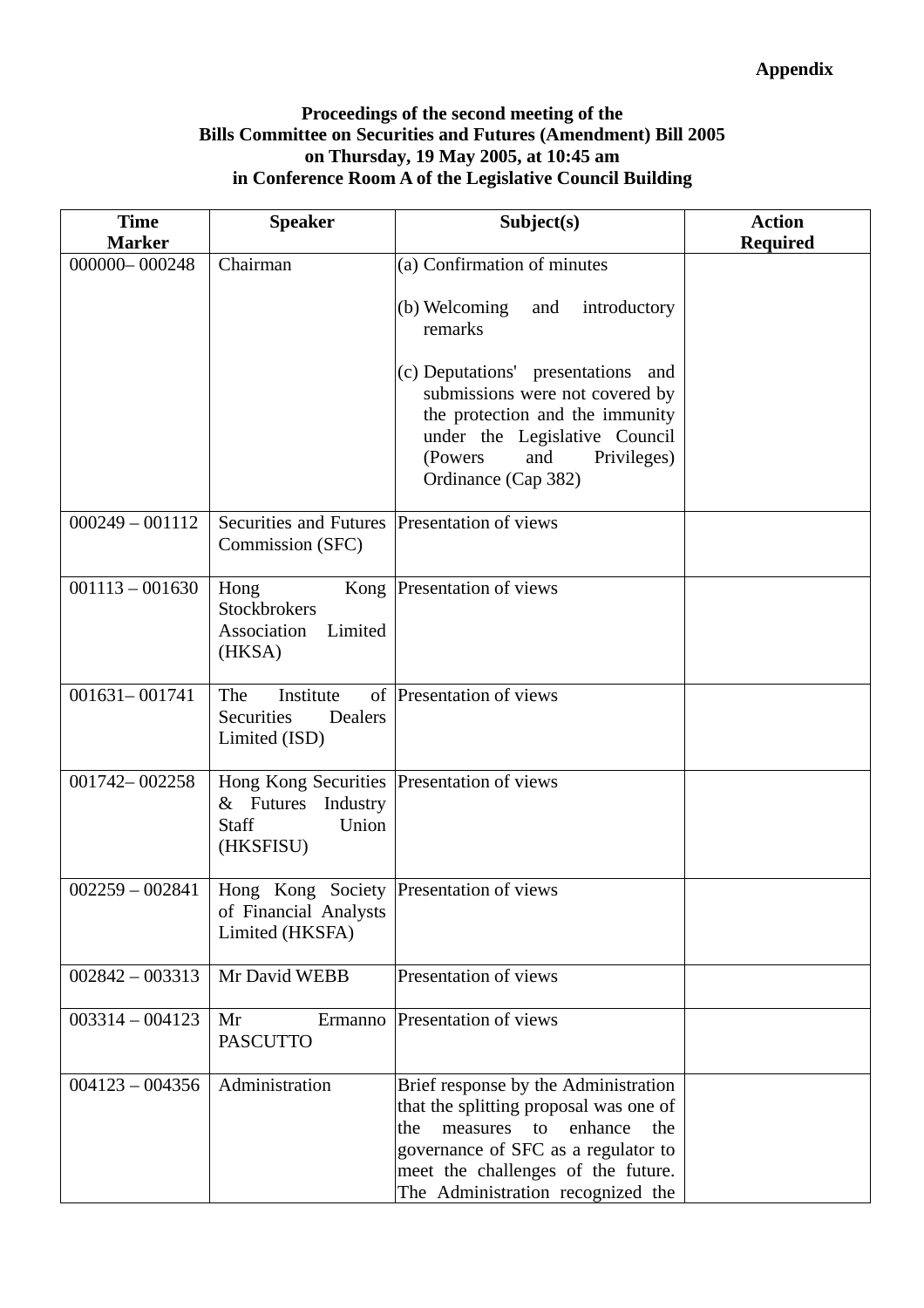| <b>Time</b><br><b>Marker</b> | <b>Speaker</b>              | Subject(s)                                                                                                                                                                                                                                                                                                                                                  | <b>Action</b><br><b>Required</b>                         |
|------------------------------|-----------------------------|-------------------------------------------------------------------------------------------------------------------------------------------------------------------------------------------------------------------------------------------------------------------------------------------------------------------------------------------------------------|----------------------------------------------------------|
|                              |                             | effective regulatory role played by<br>SFC and confirmed that the proposal<br>had not been put forward in the light<br>of any perceived problems in the<br>operation of SFC                                                                                                                                                                                 |                                                          |
| $004357 - 005720$            | Mr Ronny TONG<br><b>SFC</b> | (a) Absence of explicit provisions to<br>safeguard against conflicts of<br>interests and to delineate the<br>roles<br>and<br>responsibilities<br>the<br>non-executive<br>between<br>Chief<br>Chairman<br>and<br>the<br>Executive Officer (CEO)<br>(b) Ambiguity<br>whether<br>on<br>the<br>non-executive Chairman or CEO<br>would be ultimately responsible |                                                          |
|                              |                             | the<br>performance<br>for<br>of<br>non-delegable functions of SFC<br>stipulated in Part 2 of Schedule 2<br>to SFO<br>(c) Impact of the non-executive SFC                                                                                                                                                                                                    | The Clerk to<br>take                                     |
|                              |                             | chairmanship on the standing of<br>Hong Kong in the IOSCO<br><b>Technical Committee</b>                                                                                                                                                                                                                                                                     | action as required in<br>paragraph<br>4<br>οf<br>minutes |
|                              |                             | (d) SFC's view that the Chairman<br>should be executive.<br>Even if<br>the<br>chairmanship<br>was<br>non-executive, the post should be<br>full-time with a remuneration<br>commensurate with the level of<br>responsibility                                                                                                                                 |                                                          |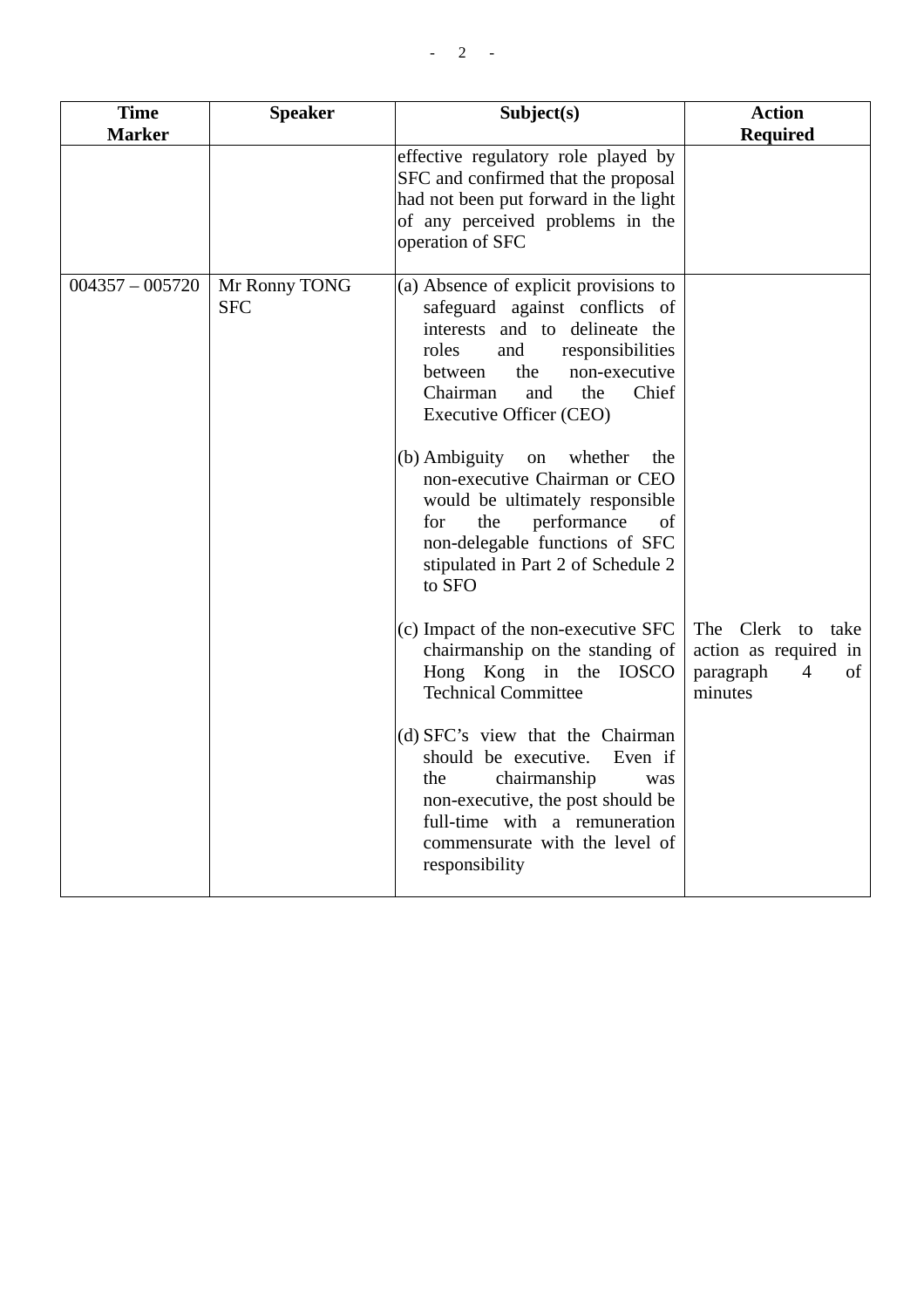| <b>Time</b>       | <b>Speaker</b>                          | Subject(s)                                                                                                                                                                                                                                                                                                                                                                            | <b>Action</b>   |
|-------------------|-----------------------------------------|---------------------------------------------------------------------------------------------------------------------------------------------------------------------------------------------------------------------------------------------------------------------------------------------------------------------------------------------------------------------------------------|-----------------|
| <b>Marker</b>     |                                         |                                                                                                                                                                                                                                                                                                                                                                                       | <b>Required</b> |
| $005721 - 011033$ | Ms Emily LAU<br><b>HKSA</b><br>Chairman | (a) Importance<br>of<br>ensuring<br>the<br><b>SFC</b><br>independence<br>of<br>the<br>Chairman<br>(b) Need for clear separation of role<br>and responsibilities between the<br>Chairman and the CEO<br><b>SFC</b><br>$(c)$ To<br>what<br>extent<br>the<br>Chairman would have access to<br>information on individual cases<br>under investigation                                     |                 |
|                   |                                         | (d) Concern about the appropriate<br>level of remuneration for the<br>Chairman of SFC                                                                                                                                                                                                                                                                                                 |                 |
| $011034 - 011639$ | Mr David WEBB<br><b>HKSFA</b>           | SFC Chairman<br>The<br>should<br>be<br>executive and the post should be<br>full-time<br>with<br>a<br>level<br>of<br>remuneration commensurate<br>with<br>the level of responsibilities                                                                                                                                                                                                |                 |
| $011640 - 011948$ | <b>ISD</b>                              | The SFC Chairman should observe<br>the internal Code of Conduct of SFC<br>even if he/she was not an employee<br>of SFC.<br>The Chairman should<br>avoid conflict of interests while at<br>the same time maintain liaison with<br>stakeholders of the securities and<br>futures industry                                                                                               |                 |
| $011949 - 012144$ | Ms Emily LAU<br>Chairman                | Agreed that the SFC chairmanship<br>should be an executive and full-time<br>appointment with an appropriate<br>level of remuneration                                                                                                                                                                                                                                                  |                 |
| $012145 - 012531$ | <b>HKSFISU</b><br>Chairman              | HKSFISU supported the splitting<br>and expected<br>proposal<br>that a<br>non-executive Chairman of SFC<br>could maintain closer liaison with<br>stakeholders of the securities and<br>futures industry without being<br>involved in day-to-day executive<br>responsibilities. Whether or not the<br>Chairman post should be a full time<br>post was not the issue of major<br>concern |                 |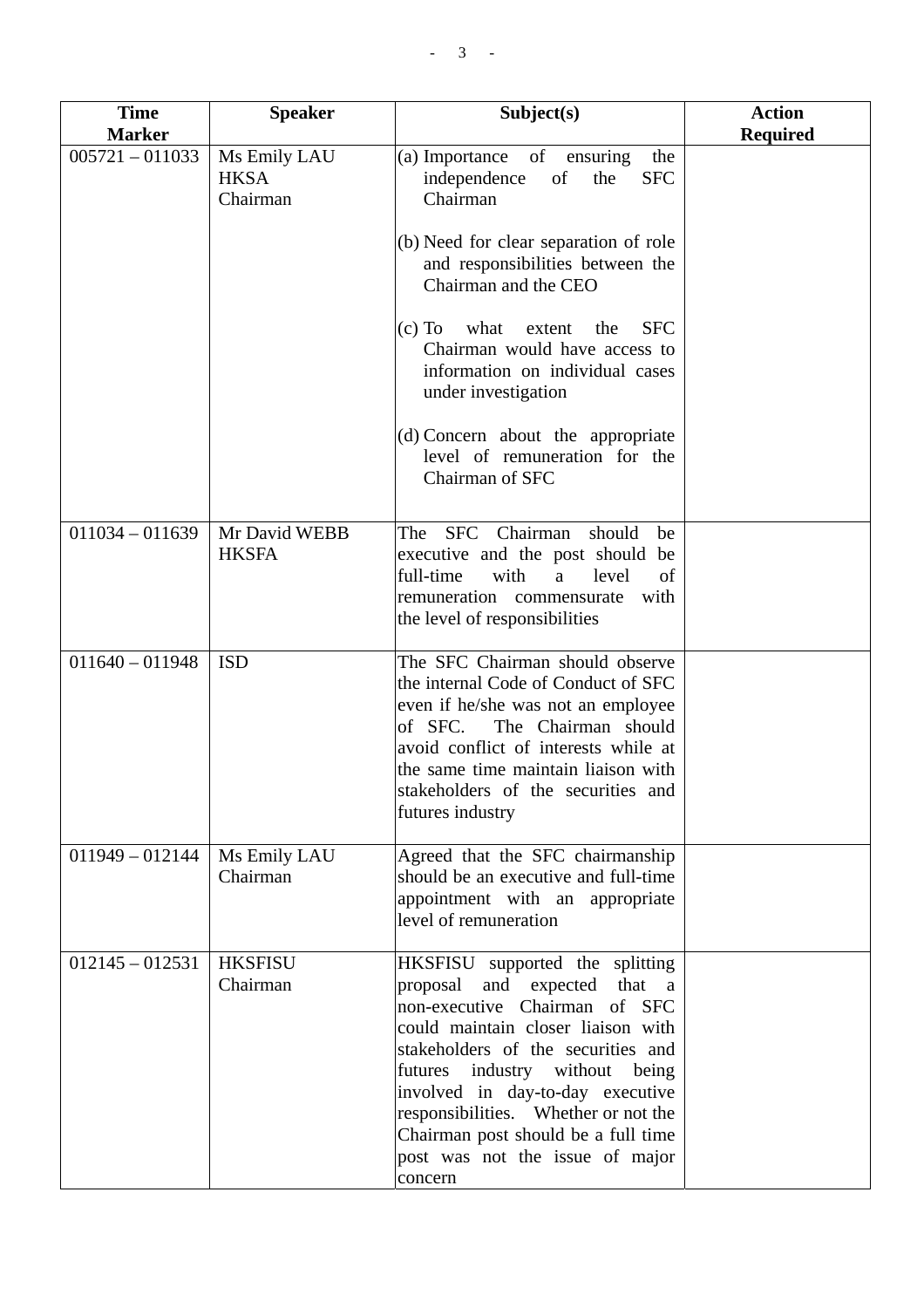| <b>Time</b><br><b>Marker</b> | <b>Speaker</b>                                                                                                    | Subject(s)                                                                                                                                                                                                                                                                                                                                                                                                                       | <b>Action</b><br><b>Required</b> |
|------------------------------|-------------------------------------------------------------------------------------------------------------------|----------------------------------------------------------------------------------------------------------------------------------------------------------------------------------------------------------------------------------------------------------------------------------------------------------------------------------------------------------------------------------------------------------------------------------|----------------------------------|
| $012532 - 012845$            | Miss Margaret NG<br>The Administration<br><b>HKSFISU</b><br><b>HKSFA</b>                                          | (a) Whether it was<br>feasible<br>to<br>identify a suitable candidate for<br>the chairman post on the level of<br>remuneration contemplated by<br>the Administration                                                                                                                                                                                                                                                             |                                  |
|                              |                                                                                                                   | (b) The Administration's advice that<br>a Chairman with commitment<br>would spend as much time as<br>necessary to fulfill his/her roles<br>and responsibilities.                                                                                                                                                                                                                                                                 |                                  |
|                              |                                                                                                                   | (c) In determining the level of<br>remuneration, one of the factors<br>considered<br>be<br>by<br>the<br>to<br>Administration was that it was a<br>service for the community                                                                                                                                                                                                                                                      |                                  |
| $012846 - 013402$            | Mr Howard YOUNG<br>Mr David WEBB<br><b>HKSFA</b><br>Mr<br>Ermanno<br><b>PASCUTTO</b><br><b>HKSA</b><br><b>ISD</b> | (a) Whether securities and futures<br>regulators in other jurisdictions<br>would have preference for local<br>candidates<br>(b) Some deputations' view that<br>Chinese nationality should not be<br>a strict pre-requisite but the SFC<br>Chairman<br>should<br>possess<br>profound<br>knowledge<br>of<br>the<br>international,<br>local<br>and<br>Mainland<br>markets<br>be<br>and<br>proficient in both English and<br>Chinese |                                  |
| $013403 - 014320$            | Mr KWONG Chi-kin<br><b>HKSFISU</b><br>Mr<br>Ermanno<br><b>PASCUTTO</b><br><b>ISD</b><br>Chairman                  | Whether the Bill could effectively<br>implement the splitting proposal by<br>leaving the delineation of roles and<br>responsibilities<br>between<br>the<br>Chairman and CEO to be decided by<br><b>SFC</b>                                                                                                                                                                                                                       |                                  |
| $014321 - 014814$            | Mr David WEBB<br><b>HKSA</b><br><b>HKSFA</b><br>Mr<br>Ermanno<br><b>PASCUTTO</b>                                  | (a) Whether the present appointment<br>system under which the SFC<br>Chairman would be selected and<br>appointed by the Government<br>could ensure the independent<br>selection of a suitable candidate<br>for the post<br>(b) Whether the LegCo should have                                                                                                                                                                     |                                  |